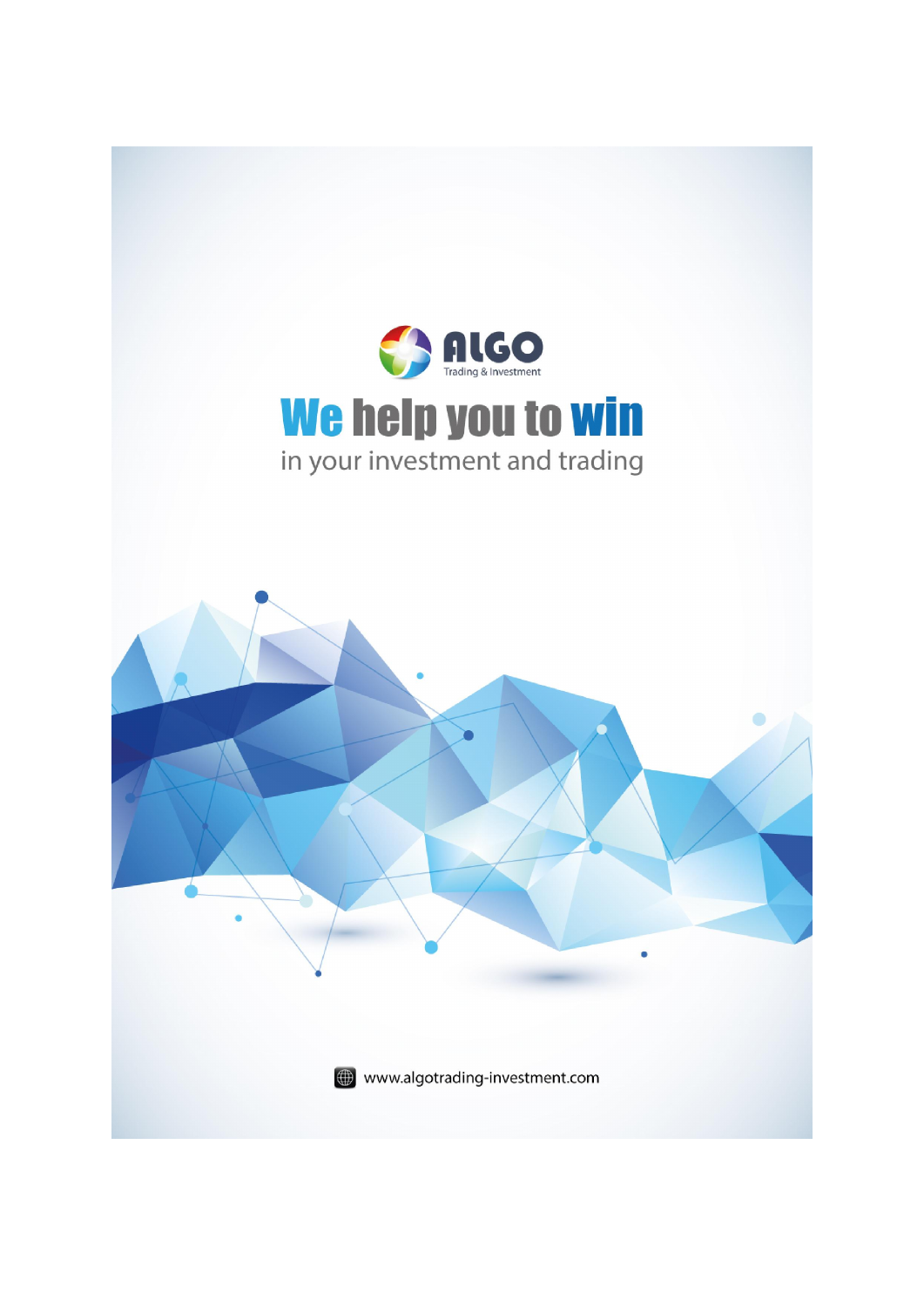

## Instruction (Manual) Document

This part should be filled by author before your submission.

#### *1. Information about Author*

| Your Surname              | ATI |
|---------------------------|-----|
| Your First Name           | ATI |
| <b>Your Country</b>       | ATI |
| <b>Your Email Address</b> | ATI |
| Your ID on our website    | ATI |

#### *2. Information for the submitted materials*

| Title of the submitted instruction or manual | Identifying Order and Disorder in the     |
|----------------------------------------------|-------------------------------------------|
|                                              | Chaotic Market with Elliott Wave Trend    |
| Language of Instruction                      | English                                   |
| Key words (at least 3)                       | Elliott Wave Trend, R. N. Elliott, Forex, |
|                                              | Investment, Harmonic Pattern Plus,        |
|                                              | Stock market, Currency market             |
| Date of Completion                           | 7 Oct 2018                                |
| Version of this Document                     | 1.0                                       |

### *3. If it is about any trading platform or any of our products (leave empty if you don't use)*

| Name of Trading Platform | MetaTrader 4 or MetaTrader 5 |
|--------------------------|------------------------------|
| Trading Platform version | <b>Build 1881</b>            |
| Name of Product          | Elliott Wave Trend (10.6)    |
| Product version          | 10.6                         |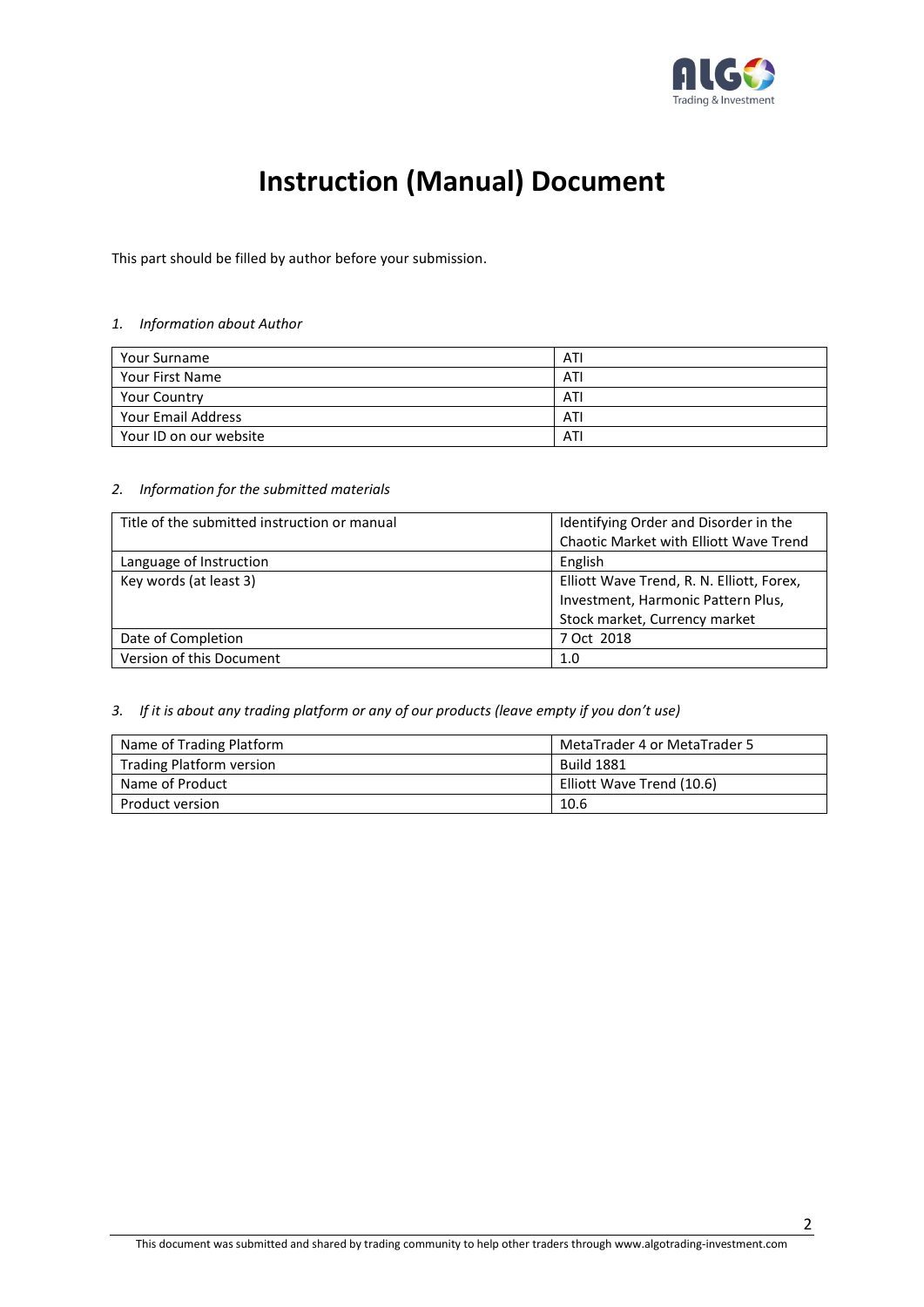

# Identifying Order and Disorder in Chaotic Market with Elliott Wave Trend

Young Ho Seo

www.algotrading-investment.com

7 October 2018

Article version: 1.0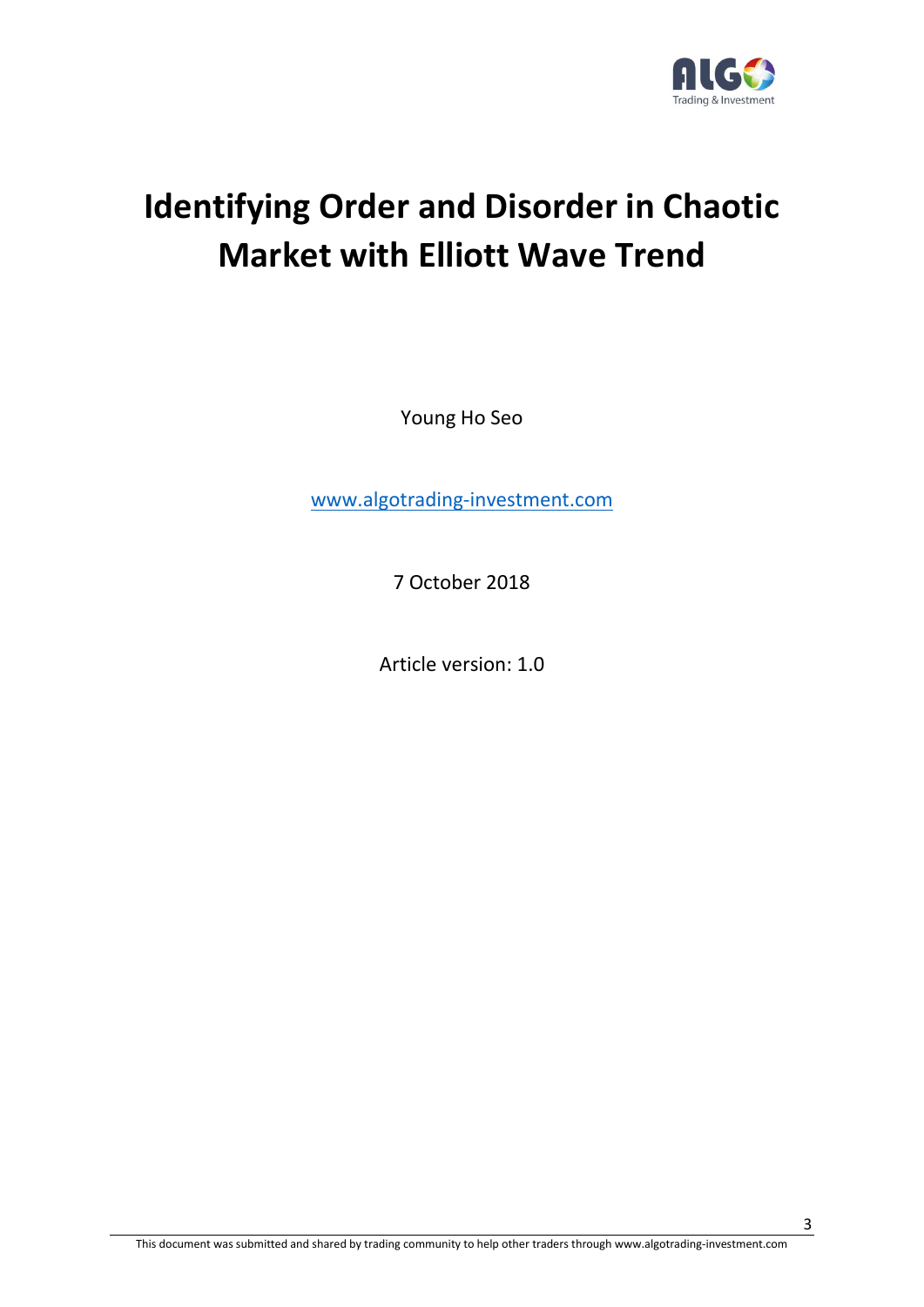

As a trader, you will agree that scientific and engineering method is the only legitimate method to improve your profits. Whether you are using correlation, geometric patterns, or statistics, they are science. Even latency arbitrages are just a sort of computer science or engineering, one could dig deeper on how to fine-tune the algorithm, network and internet speed to beat others. If any trading strategy has persistent dynamics towards profitability, we can formulate or describe their working mechanism using known science and engineering principle. Hence, we can reproduce the same mechanism repeatedly for our trading. Most winning trading strategies are based on some sort of precise science and engineering. Profit will never come blindly or by just a chance.

Topic in this article is partly about chaos theory. As one knows, chaos theory as in nonlinear dynamics is a hard-core math topic. However, we will not touch the complex theory because this article is for average trader. The focus of this article is to provide some intuition over this hard science, chaos theory. Chaos theory reveals several characteristic for some dynamic system like stock or currency market. Here is the list of four important characteristics:

- 1. Highly sensitive to initial condition (i.e. Butterfly effect)
- 2. Feedback loop
- 3. Order/Disorder
- 4. Fractals (i.e. self-similarity)
- 5. Etc

Firstly, scientist often uses the term butterfly effect. This term describes the situation in which a butterfly flapping its wings in New Mexico cause a hurricane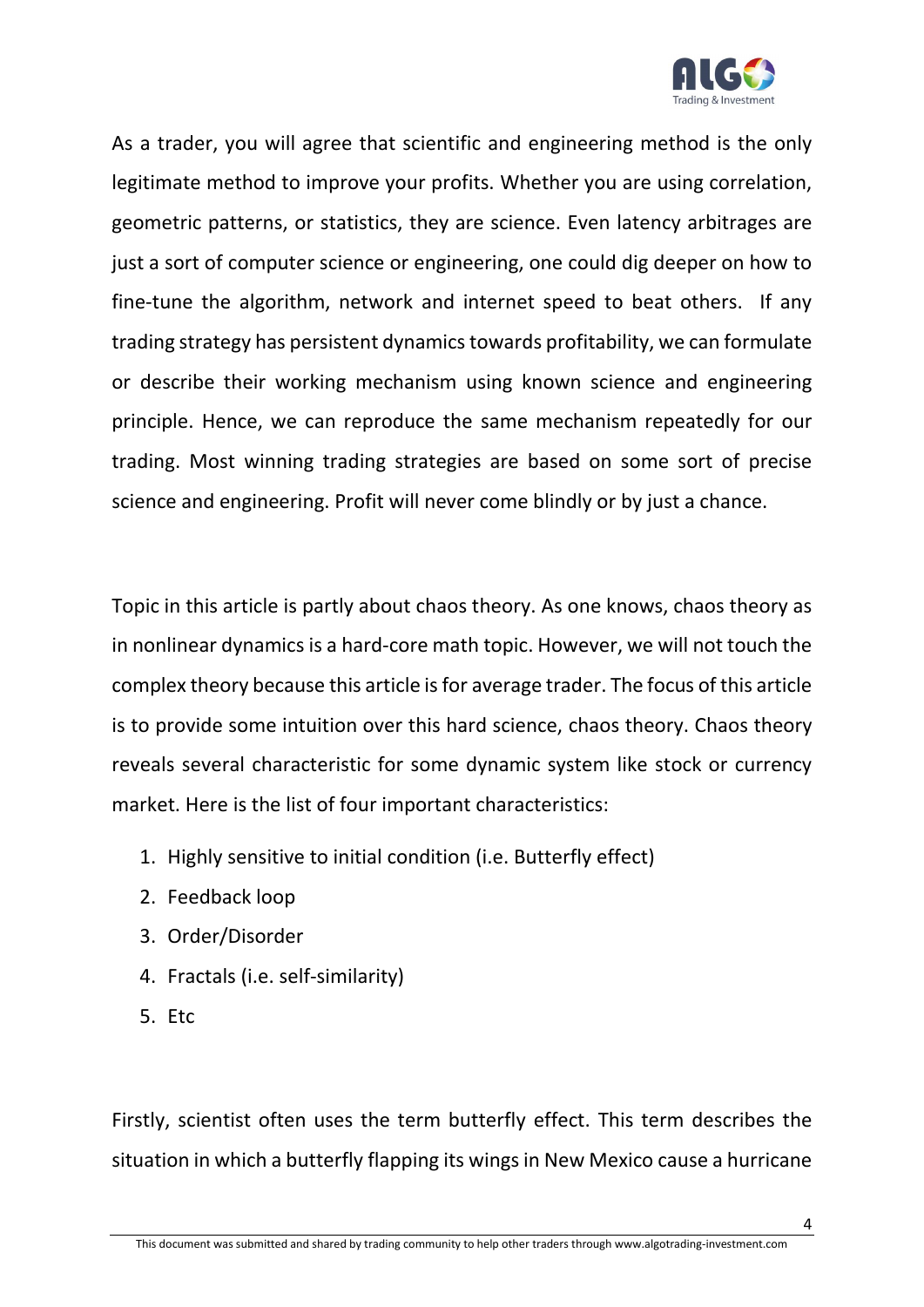

in China. A different way to express this is that small changes in the initial condition can lead to drastic changes in the results. We can meet full of similar examples in our life. One example of butterfly effect is that the rejection of an art application lead to World War Two. This is probably the most widely known butterfly effect. In 1905, Adolf Hitler applied to the Academy of Fine Arts in Vienna. He was rejected twice. After his rejection, he was forced to live in the slums of the city and his anti-Semitism grew. He joined the German Army instead of fulfilling his dreams as an artist. World would been changed a lot if Academy of Fine Arts accepted him.

Secondly, feedback loop describe that systems often become chaotic when there is feedback present. A good and relevant example is the stock market. As the value of a stock rises or falls, stock traders tend to buy or sell that stock. This feedback from stock traders will further affect the price of stock going up and down chaotically. This feedback loop produces the fractal wave or equilibrium fractal wave in the market.

Thirdly, chaos is not necessarily disorder although people use the term chaos interchangeably with disorder. Instead, chaos suggests that a system can transition between order and disorder. In turn, order and disorder is connected to the predictability and unpredictability of the financial market. In some science, this is called entropy. In fact, this is the main topic of this article. We will get back to this later.

Fourthly, a chaotic system can exhibit fractal pattern. We have wrote the comprehensive description on how to use this characteristic in our trading. Please refer to the book: Financial Trading with Five Regularities of Nature: Scientific Guide to Price Action and Pattern Trading. We will not reintroduce this in this article.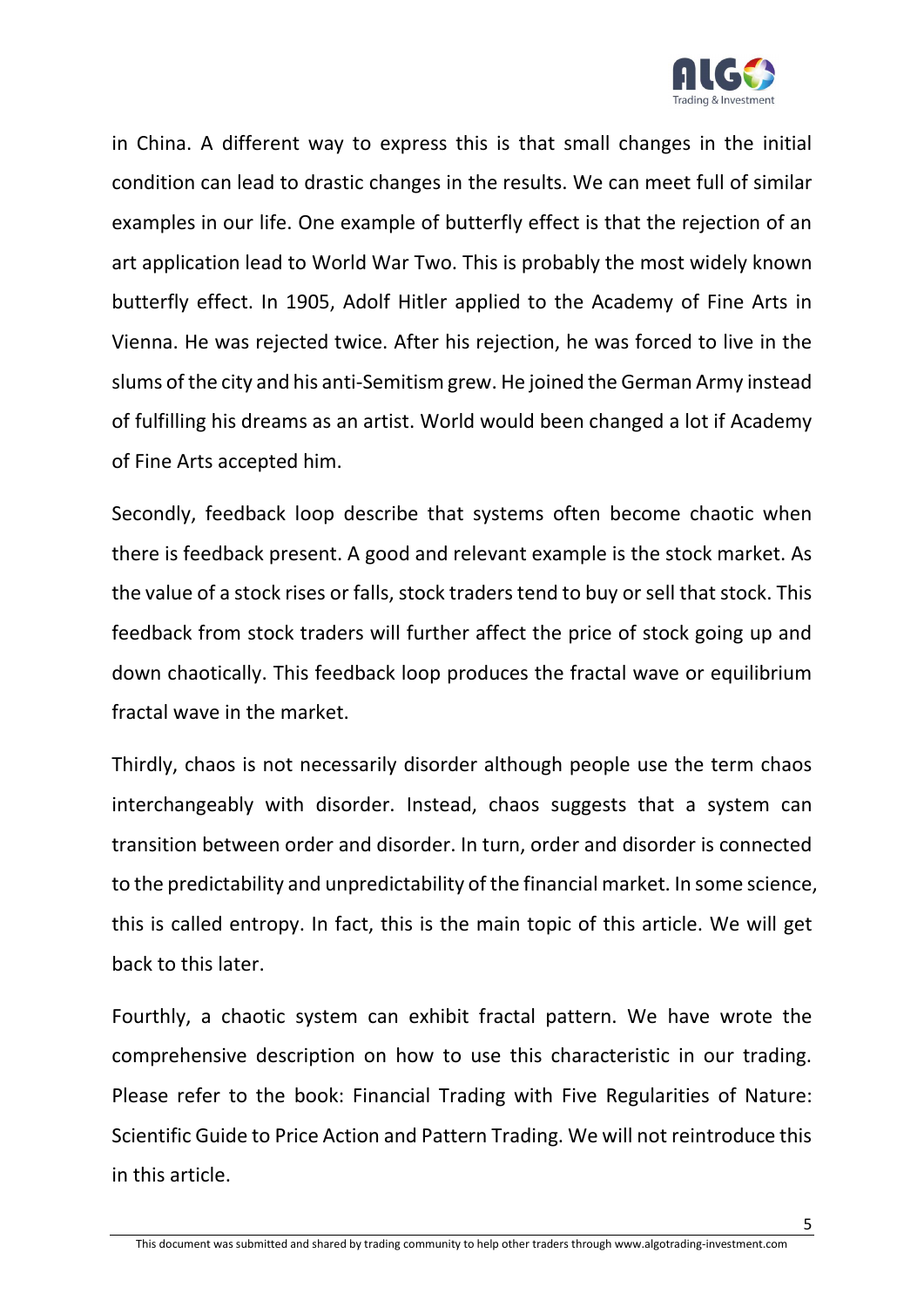

We have briefly covered four main characteristics of a chaotic system. Stock and forex market are the live example of a chaotic system. Order and disorder in chaos theory describe that the financial market can transition from order to disorder or from disorder to order. Order and disorder are highly related to the predictability and unpredictability of market. Ordered market is much easier to predict whereas disordered market is hard to predict. Every trader will agree that sometimes market is easy to predict with some simple technical analysis. Sometimes, the market is almost unpredictable no matter what kind of information or analysis on your hands. If you felt this, then you are probably right. This is the corresponding behaviour of order and disorder described in chaos theory.

As a trader, your will be better off to avoid highly disorder market but to trade on highly ordered market. Unfortunately, order and disorder does not provide the rigid binary states, where you can pick up one or the other. We can only tell that degree of order and disorder. For educational purpose, I always like to present Hurst exponent. Hurst exponent will provide the some indication if the market is predictable or not predictable.

Even though I like to use Hurst exponent for an educational purpose, I do not use Hurst exponent for my trading. Some years ago, inspired from this order and disorder concept, me and my friend tried to use Hurst exponent for several month. Unfortunately, we did not gain much benefit from Hurst exponent for our trading. There can be few reasons for this. Firstly, Hurst exponent was not designed for trading. Secondly, Hurst exponent is not a timing tool for trading. You are fine to use it for some retrospective study in your theoretical research or some educational purpose. However, we do not recommend using it for live trading because the range analysis requires sufficient samples to derive the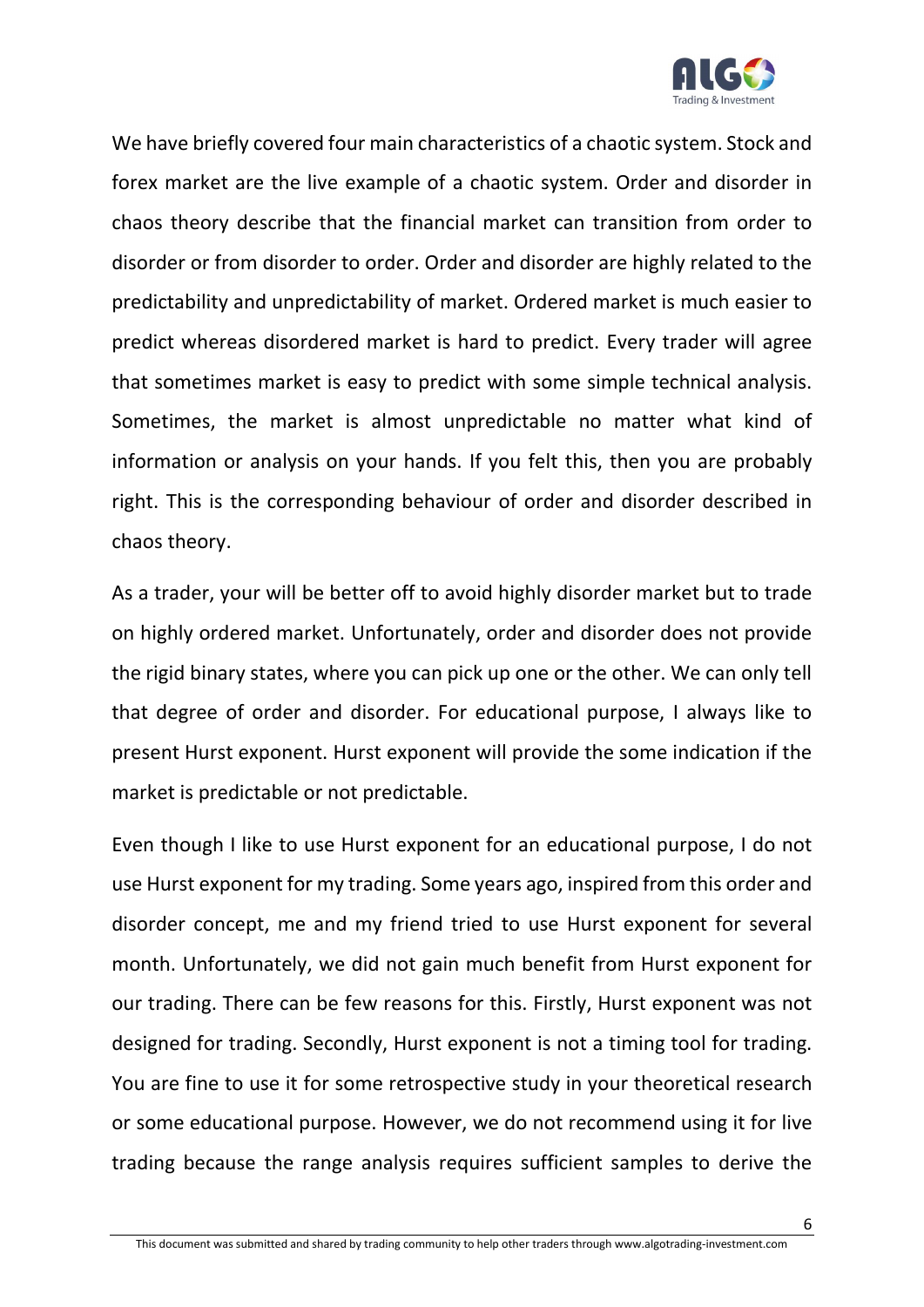

accurate result. You will experience the typical lagging from the averaging algorithm. Hence, it is more theoretical tool.

As a trader, you will never use lagging indicator because you will sell when market is going up and you will buy when market is going down. Then what could be alternative indicator or analysis to gauge the predictability of the financial market? Here we are talking about techniques we can use for our live trading.

The discovery really came to me by chance. I found that density of specific geometric patterns could be used to effectively spot the predictability of the financial market. Now let us disclose what the specific geometric patterns are first. Now think about the trend with feedback loop in a chaotic market. For uptrend, the price series will move in zigzag form as in Figure 1. While we are reaching the top of our trend, the price will go through several patterns as in Figure 2. Initially it will form 1 triangle, then price will expand to form 2 triangles and 3 triangles. Finally, it will form the 4 triangles(Figure 2). R. N. Elliott saw this much earlier than myself in 1930s in his Elliott Wave patterns. One thing he did not see was that the density of these geometric patterns can indicates the predictability of the market. The "density of these geometric patterns" is simply the count of these geometric patterns at specific time. We use the density or count as to gauge the degree of predictability in the financial market. Probably not every trader would be able to see this in the past. The idea is simple but producing such a tool to count these geometric patterns is a complicated business. I only discovered this while I was developing the template and pattern approach for the scientific Elliott wave counting.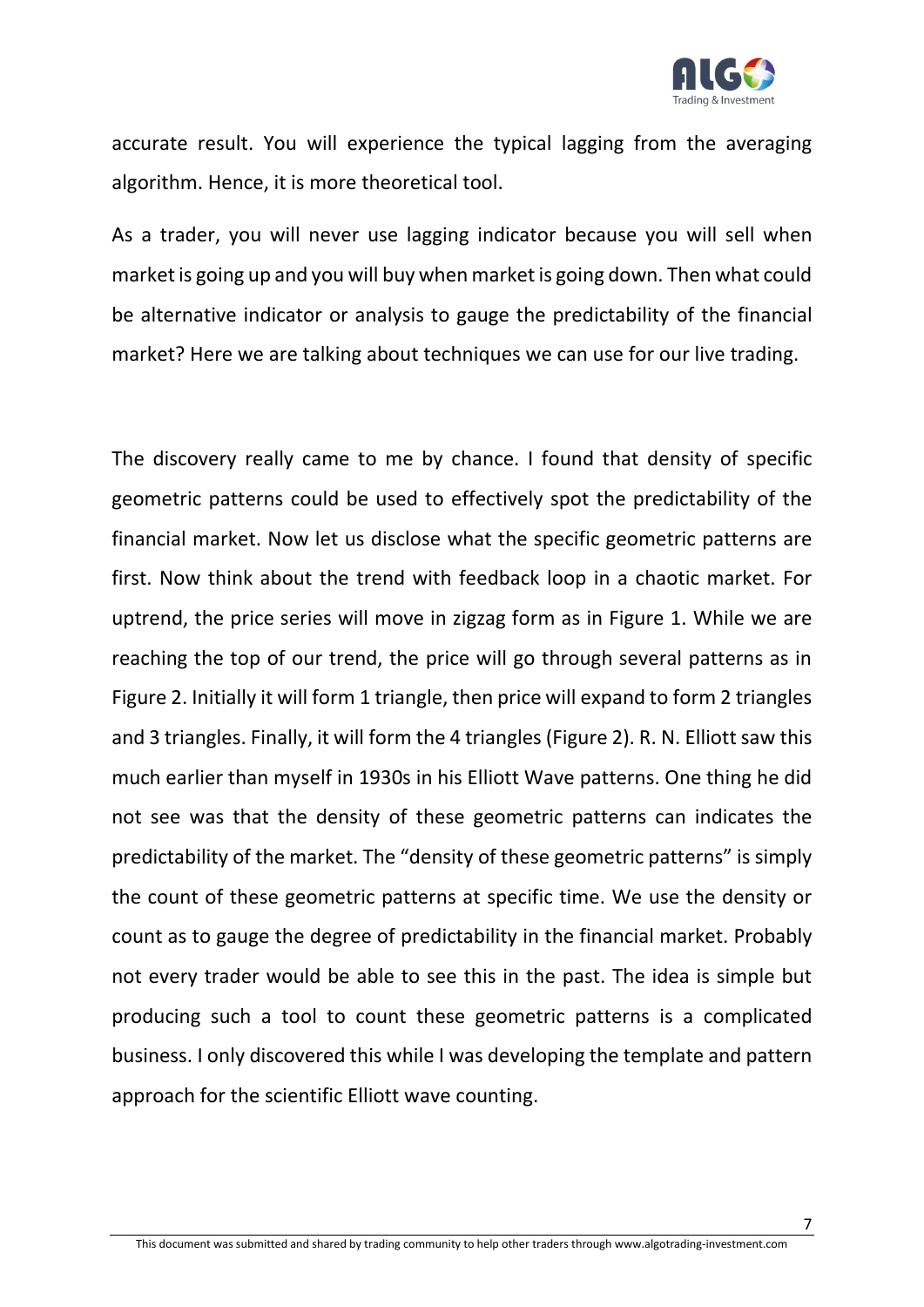

Let us think about how this works. In my opinion, each pattern in Figure 2 represents some degree of order in the financial market. Especially when we observe two, three, or four triangles moving in the path of trend, we can tell that there is high order. At the same time, the fractal nature of financial market exhibits these patterns in many different scales. At the specific time, small and large scale of these patterns can be overlapping to form more solid evidence of order as shown in Figure 4.

What is the practical implication of this for our trading? The density of these geometric patterns tells us when the financial market is highly predictable and when not (Figure 7). As we have mentioned, you will be better off to trade when the market is more predictable of course.

Trader might ask question if the ratio in each pattern in Figure 2 is matter because they trade often with Fibonacci ratios. The answer is no in this case because we are only concerning the trend movement. In the trend movement, the direction of triangle is matter but the triangle can be formed in any ratios. However, if you are counting the specific Elliott Wave pattern, then you have to use a specific ratio to predict the trading direction. This is a separate concern from identifying high order or highly predictable market state. Elliott Wave trading principle is well built inside our Elliott Wave Trend. There is no need to worry about this.

In addition, be precise that the density of these geometric patterns concerns the order and predictability of the financial market. Knowing the predictability will not cover your entire trading setup. For detailed trading entry or exit, you will need to use the specific entry and exit tool.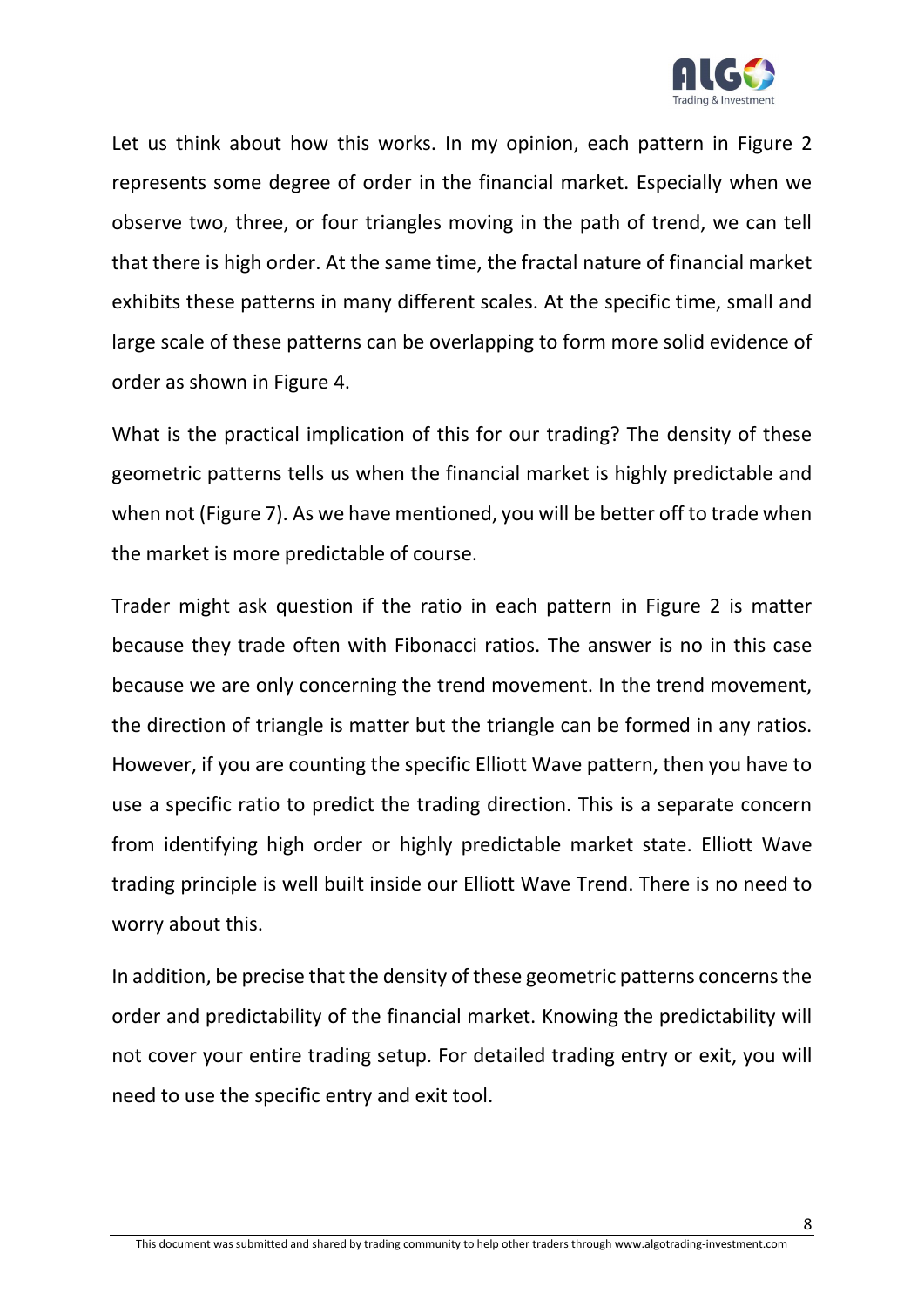

For example, of course, you can use Elliott wave pattern to make your trading entry and exit complete. That is already built inside Elliott Wave Trend. For example, in Figure 5, we have shown that the turning point is coincided with the Wave 4 location of Elliott Wave 1234 pattern. You can setup buy entry with this logic.

However, Elliott Wave pattern is just one of the trading strategy you can use. Once you have identified that market is in high order or highly predictable state, you can always use other proven trading strategies. For example, in Figure 6, we can see that AB=CD pattern gave us the identical buy signal too. What trading strategy you are using is really depending on your skills and discipline.

If you still want even simpler explanation, then use this two-step trading process.

- 1. Identify the high order or highly predictable timing in the market (Figure 7).
- 2. Apply your favourite trading strategy for the detailed market entry and exits including Elliott wave, harmonic pattern, supply demand or price breakout patterns, etc.

Finally, one might ask if they can go beyond 4 triangles like or 5 triangles or 8 triangles to calculate the density. From my empirical study, it is rare to see anything above 4 triangles. In this point, my empirical study and R. N. Elliott observation agrees. That is why Elliott comes up with Elliott Wave 12345 pattern and not Elliott Wave 12345678 pattern.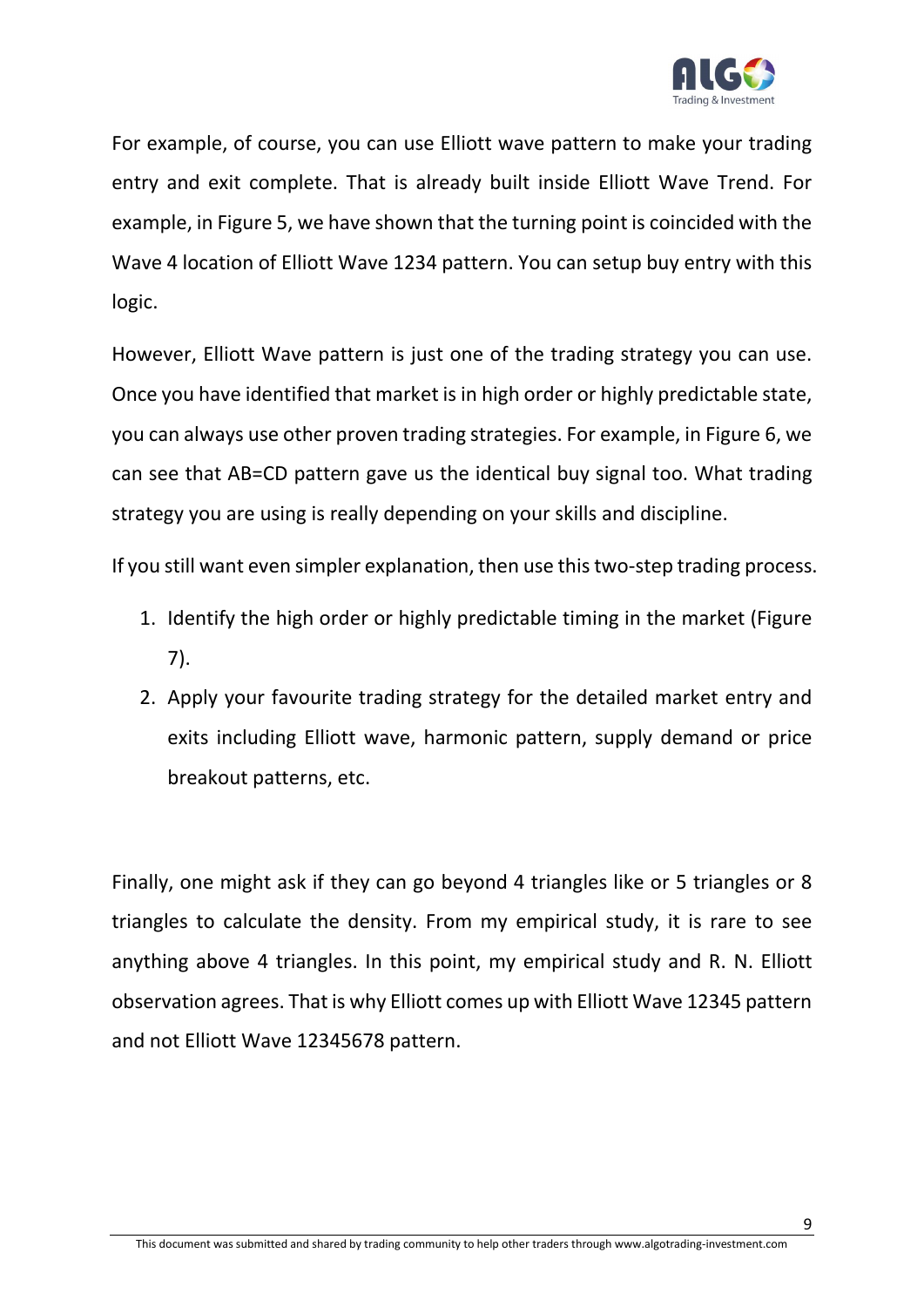

Final Note:

We hope this is useful for your profitable trading. Elliott Wave Trend has the following features:

- 1. Detect the density of geometric patterns (identifying order and disorder of financial market.)
- 2. Automatic Elliott Wave Counting for trading.
- 3. Manual Elliott Wave Counting for trading.
- 4. Automatic Wave Structure Score calculation.

Here is the links to our Elliott Wave Trend:

https://www.mql5.com/en/market/product/16479

https://www.mql5.com/en/market/product/16472

https://algotrading-investment.com/portfolio-item/elliott-wave-trend/



Figure 1: Zig Zag price movement for uptrend.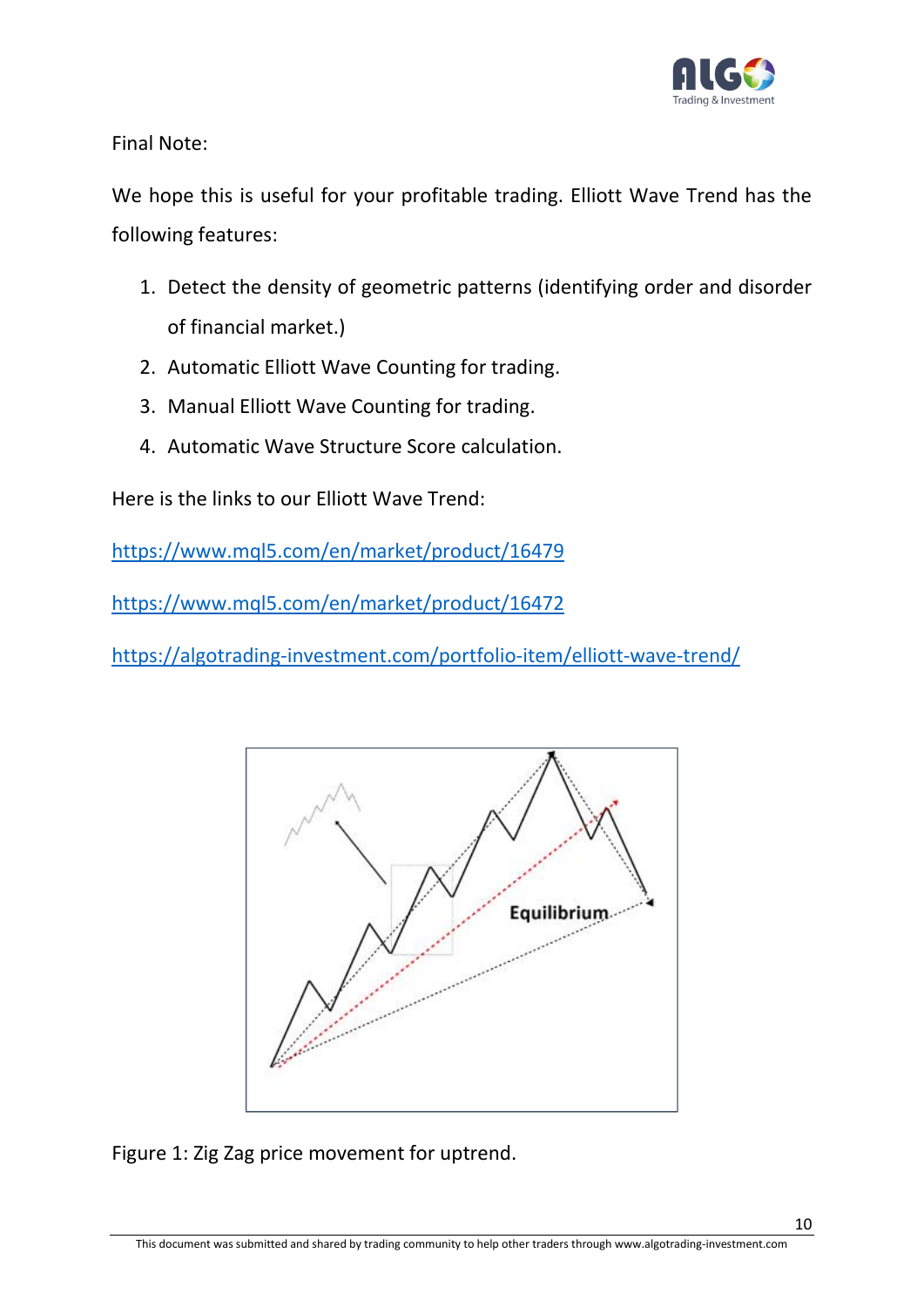



Figure 2: Four geometric patterns in the course of trend movement.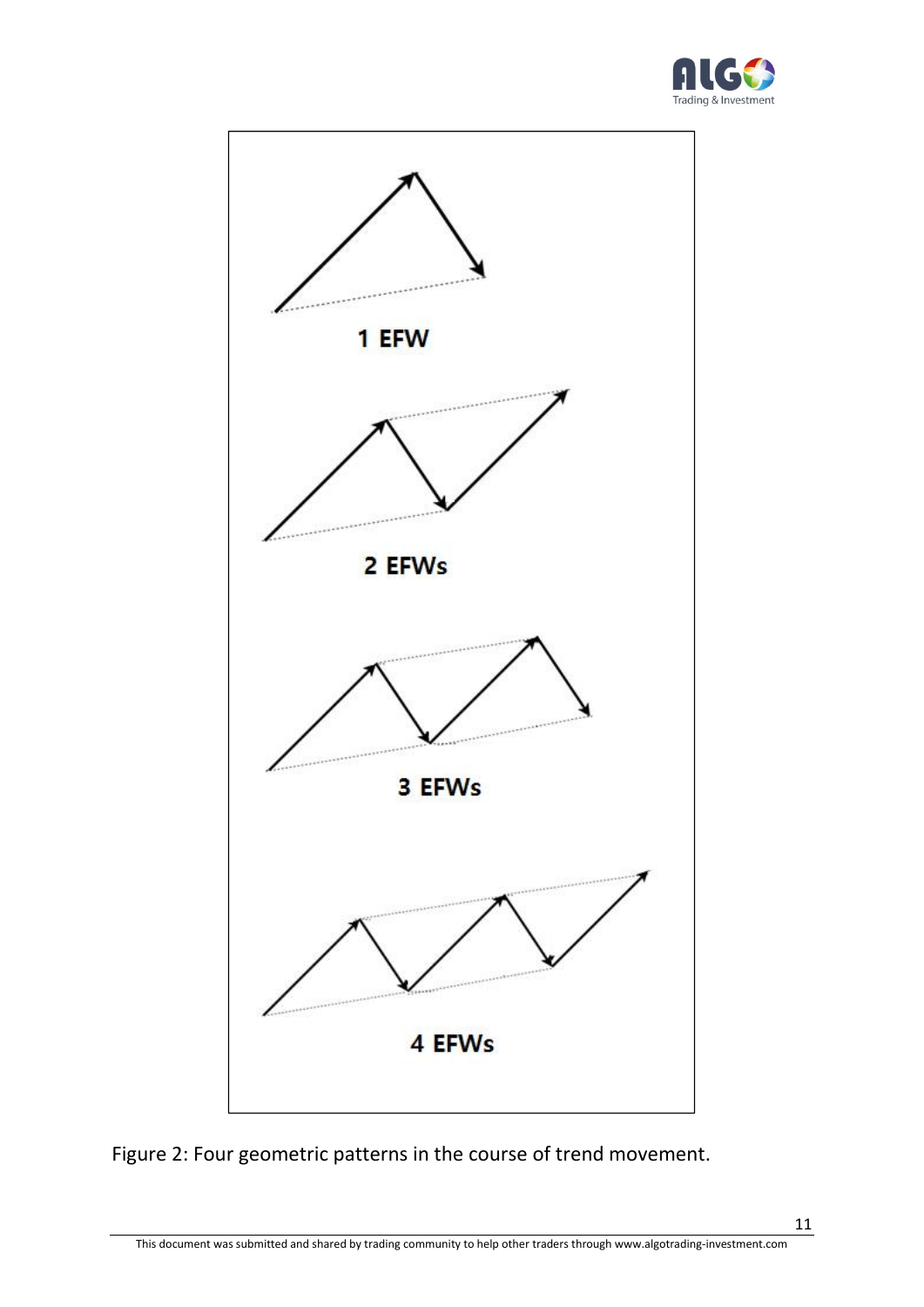



Figure 3: Count of the geometric patterns in chart.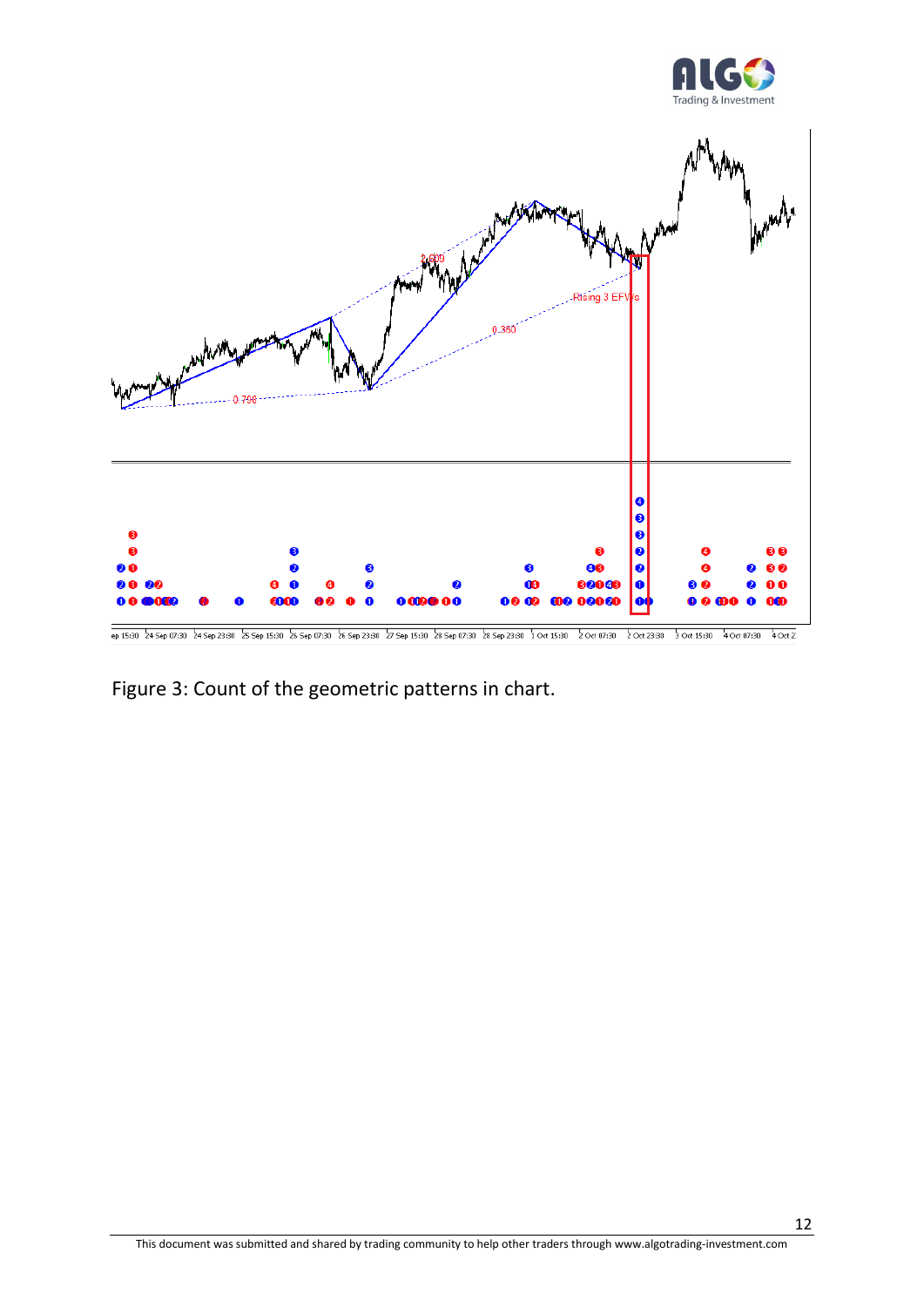



Figure 4: Count of the geometric patterns in chart.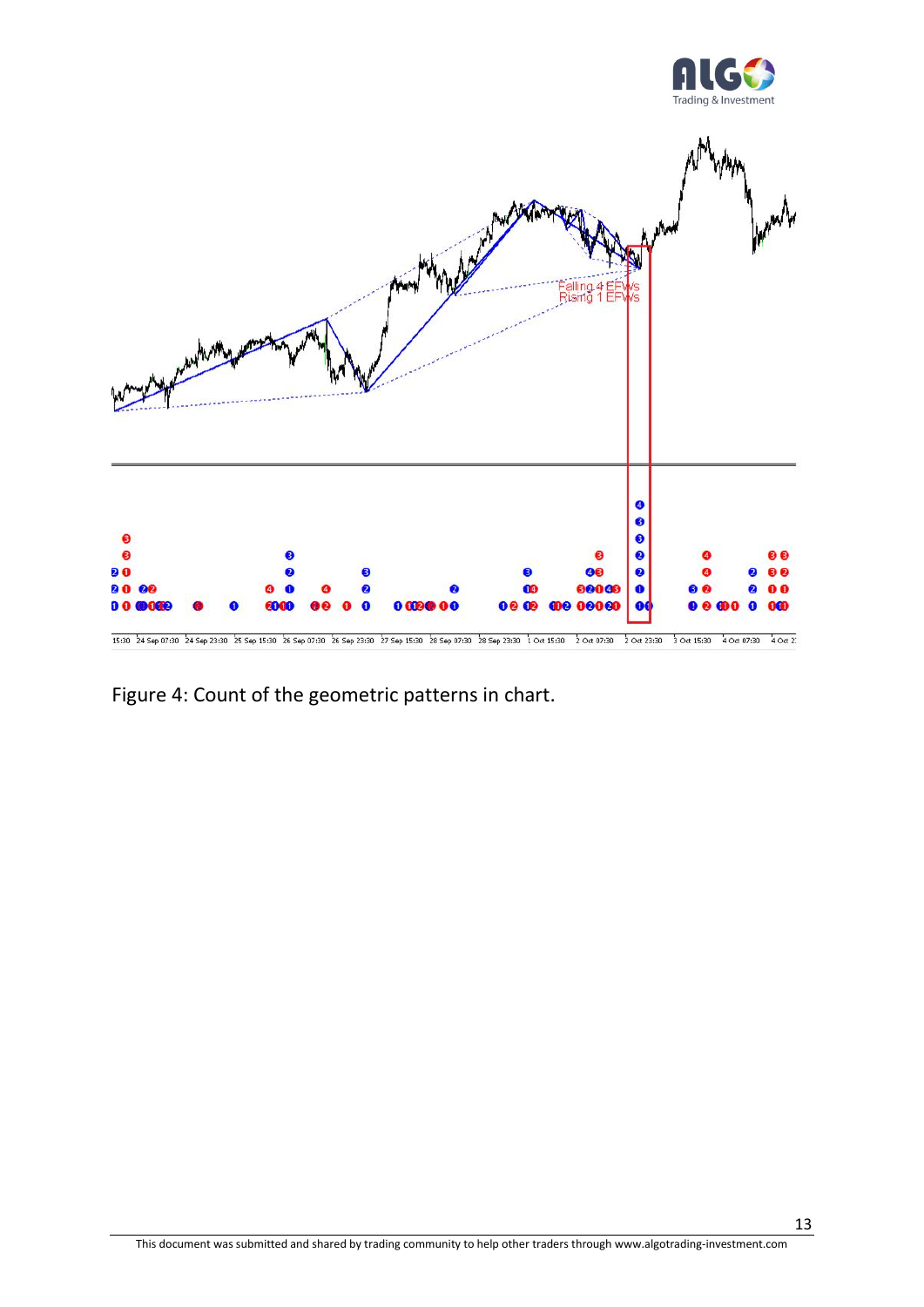

10 15:30 24 Sep 07:30 24 Sep 23:30 25 Sep 15:30 26 Sep 07:30 26 Sep 23:30 27 Sep 15:30 28 Sep 07:30 28 Sep 23:30 1 Oct 15:30 2 Oct 07:30 20 23:30 3 Oct 15:30 4 Oct 07:30 4 Oct 23:30

Figure 5: Elliott Wave 1234 identification.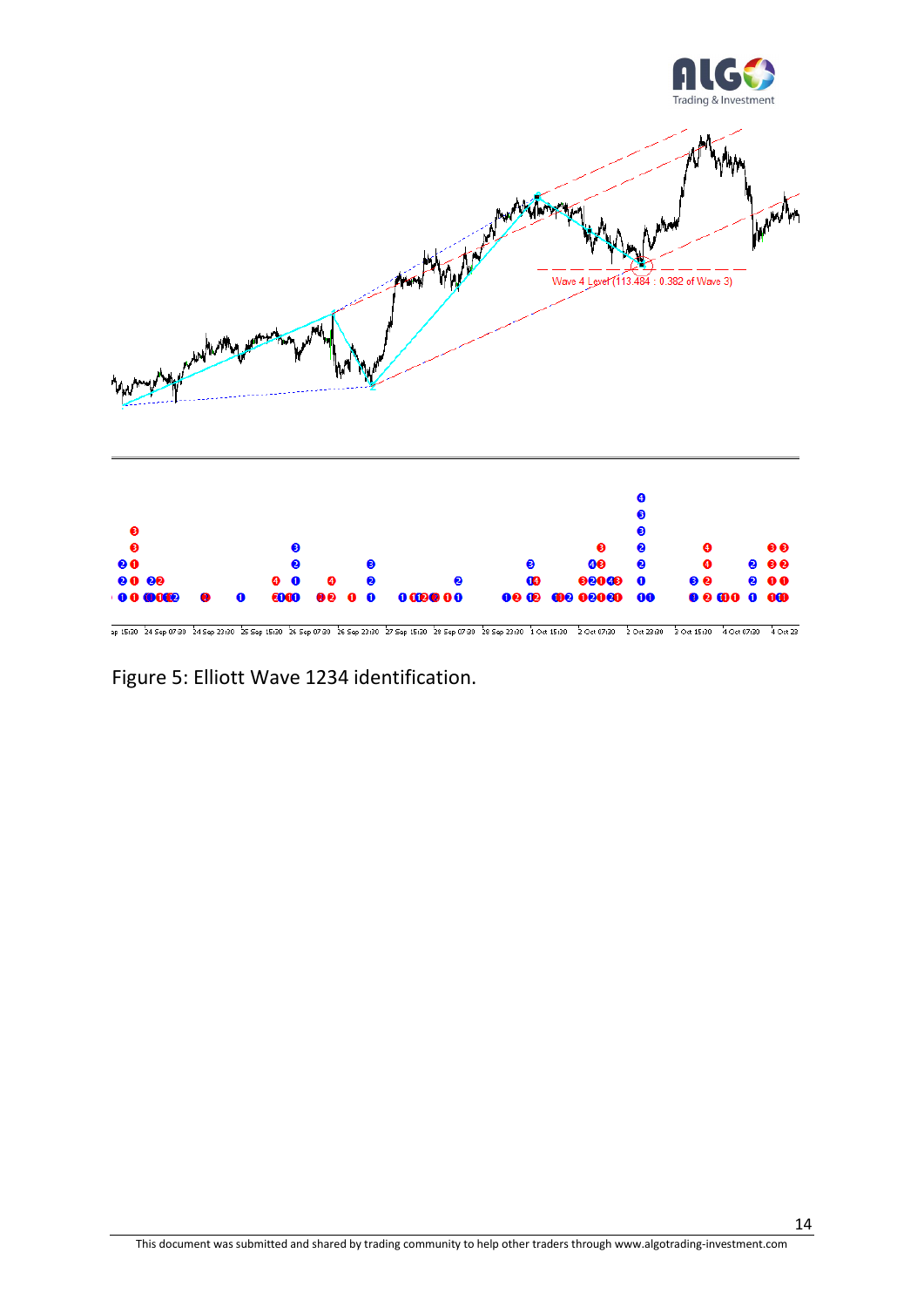





p 15:30 24 Sep 07:30 24 Sep 23:30 25 Sep 15:30 26 Sep 07:30 26 Sep 23:30 27 Sep 15:30 28 Sep 07:30 28 Sep 23:30 1 Oct 15:30 2 Oct 07:30 2 Oct 23:30 3 Oct 15:30 4 Oct 07:30 0

Figure 6: AB=CD pattern at highly predictable time.